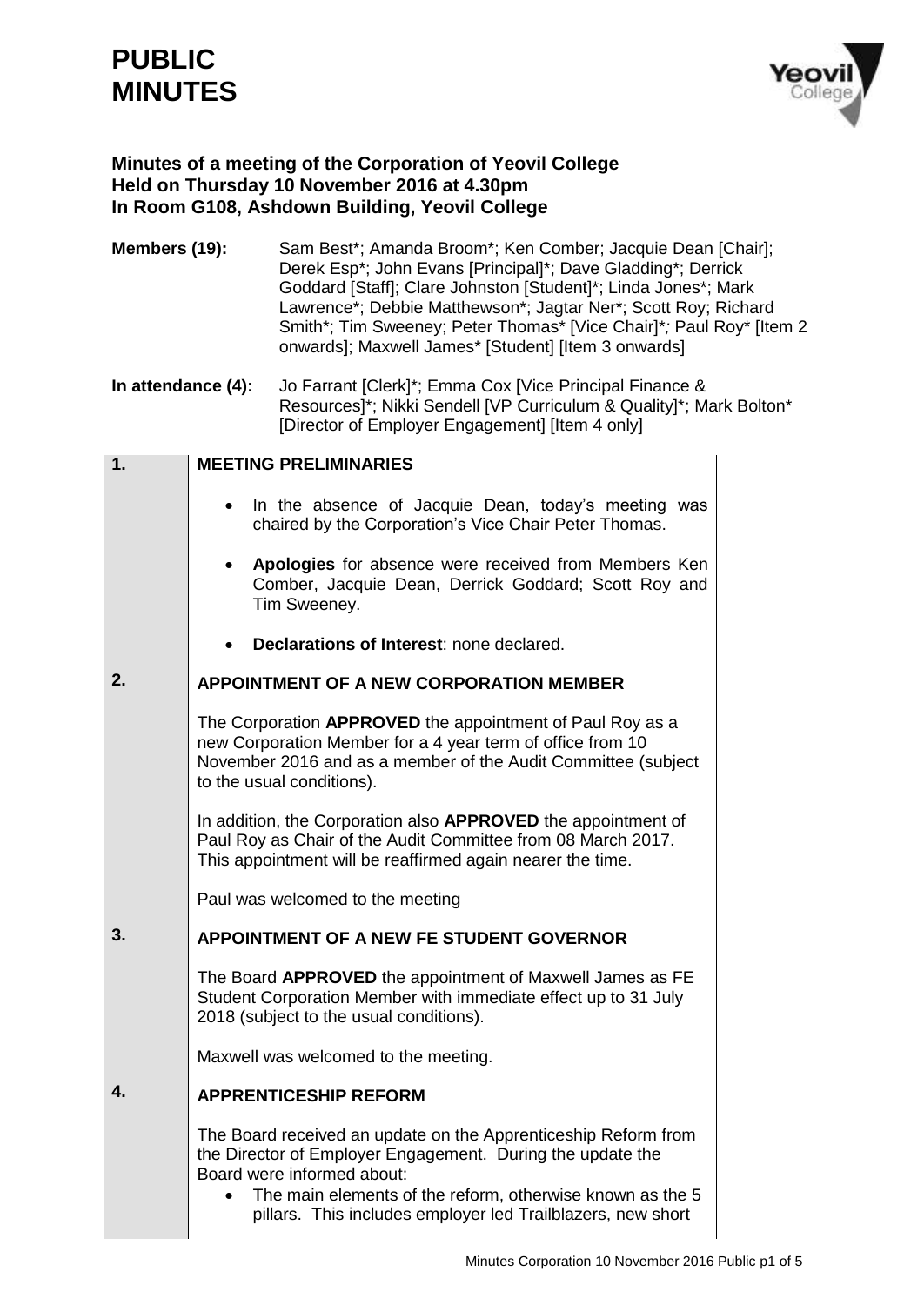|    | and concise standards replacing complex frameworks in<br>April 2017, all apprenticeships to have end point<br>assessments to ensure that all apprentices are fully<br>competent by the end of their apprenticeship,<br>apprenticeships to last at least 12 months and greater<br>funding control for employers.<br>Methods for paying the levy for both levy and non-paying<br>$\bullet$<br>levy employers. Co-investment ratio of 9:1 (90%<br>Government / 10% employer contribution. There will be no<br>waived co-investment for employers with >50 employees.<br>15 new funding bands ranging from £1,500 - £27,000<br>$\bullet$<br>depending on level and type of apprenticeship. |                                                            |
|----|----------------------------------------------------------------------------------------------------------------------------------------------------------------------------------------------------------------------------------------------------------------------------------------------------------------------------------------------------------------------------------------------------------------------------------------------------------------------------------------------------------------------------------------------------------------------------------------------------------------------------------------------------------------------------------------|------------------------------------------------------------|
|    | The Board felt well informed of the complexities and associated<br>risks to the College.                                                                                                                                                                                                                                                                                                                                                                                                                                                                                                                                                                                               |                                                            |
|    | The Director of Employer Engagement would be invited to attend<br>the Corporation's Strategy Day in January 2017 with a significant<br>amount of time allocated on the agenda to address the strategy on<br>how the College drives this reform forward.                                                                                                                                                                                                                                                                                                                                                                                                                                | <b>Director of</b><br><b>Employer</b><br><b>Engagement</b> |
|    | Mark was thanked for this time and left the meeting at 5.45pm.                                                                                                                                                                                                                                                                                                                                                                                                                                                                                                                                                                                                                         |                                                            |
| 5. | <b>MINUTES OF CORPORATION MEETINGS</b>                                                                                                                                                                                                                                                                                                                                                                                                                                                                                                                                                                                                                                                 |                                                            |
|    | The Board APPROVED the following minutes as correct records<br>and APPROVED the public minutes for website publication:<br>13 October 2016 Public<br>13 October 2016 Confidential                                                                                                                                                                                                                                                                                                                                                                                                                                                                                                      |                                                            |
|    | The minutes were signed by the Vice Chair (acting as Chair).                                                                                                                                                                                                                                                                                                                                                                                                                                                                                                                                                                                                                           |                                                            |
| 6. | <b>MATTERS ARISING</b>                                                                                                                                                                                                                                                                                                                                                                                                                                                                                                                                                                                                                                                                 |                                                            |
|    | The action and query sheet was noted, reviewed and updated.<br>Actions were either complete, included elsewhere on today's<br>agenda or being appropriately tracked and carried forward.                                                                                                                                                                                                                                                                                                                                                                                                                                                                                               |                                                            |
| 7. | <b>CHAIR'S REPORT</b>                                                                                                                                                                                                                                                                                                                                                                                                                                                                                                                                                                                                                                                                  |                                                            |
|    | The Corporation noted the Chair's Report including key items of<br>business covered elsewhere on today's agenda.                                                                                                                                                                                                                                                                                                                                                                                                                                                                                                                                                                       |                                                            |
| 8. | <b>FINANCIAL UPDATE</b>                                                                                                                                                                                                                                                                                                                                                                                                                                                                                                                                                                                                                                                                |                                                            |
|    | The Board noted the September 2016 Management Accounts<br>which had been prepared comparing actuals with the budget for<br>2016/17 (approved in July 2016). The Board noted that there are<br>no significant variances to budget at this stage for both Pay and<br>Non Pay costs. Significant income variances against the budget<br>were explained in respect to HE                                                                                                                                                                                                                                                                                                                   |                                                            |
|    | The Board were satisfied that the College is maintaining a healthy<br>cash balance position in line with the budgeted year end position.<br>The Vice Principal Finance and Resources was commended for<br>this achievement despite ongoing historical challenges as<br>explained in a confidential set of minutes.                                                                                                                                                                                                                                                                                                                                                                     |                                                            |
|    | Confidential minutes were recorded separately.                                                                                                                                                                                                                                                                                                                                                                                                                                                                                                                                                                                                                                         |                                                            |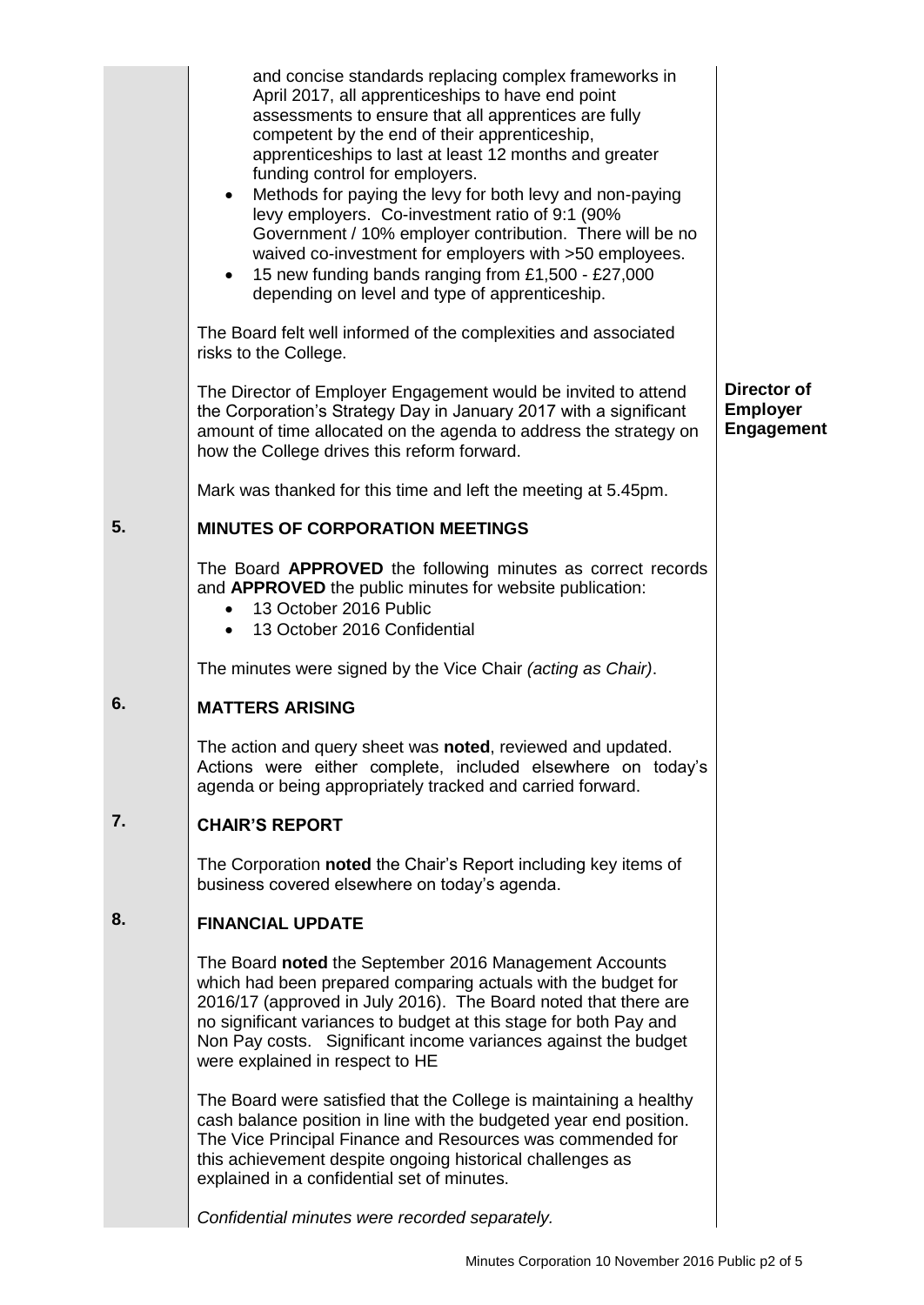| 9.  | <b>PRINCIPAL'S REPORT</b>                                                                                                                                                                                                                                                                                                                                                                                                                                                                                                                                                                                                                                                          |  |
|-----|------------------------------------------------------------------------------------------------------------------------------------------------------------------------------------------------------------------------------------------------------------------------------------------------------------------------------------------------------------------------------------------------------------------------------------------------------------------------------------------------------------------------------------------------------------------------------------------------------------------------------------------------------------------------------------|--|
|     | The Board noted the Principal's comprehensive report with<br>particular emphasis upon:                                                                                                                                                                                                                                                                                                                                                                                                                                                                                                                                                                                             |  |
|     | <b>Enrolment update</b><br>۰<br><b>Somerset Business Awards</b><br>٠<br>Ofsted update<br>٠<br>Dutch link<br>$\bullet$<br><b>The Park School</b><br><b>UAE Proposal</b><br>٠<br><b>Gryphon School</b><br>٠<br><b>Matrix Accreditation</b><br>$\bullet$<br>SFA Employer Satisfaction Survey 2015/16<br>٠<br><b>Area Review Update</b><br>٠<br><b>HEFCE</b>                                                                                                                                                                                                                                                                                                                           |  |
|     | On this occasion, there were no strategic actions to approve within<br>the report.                                                                                                                                                                                                                                                                                                                                                                                                                                                                                                                                                                                                 |  |
|     | Confidential minutes were recorded separately.                                                                                                                                                                                                                                                                                                                                                                                                                                                                                                                                                                                                                                     |  |
|     | Derek Esp left the meeting.                                                                                                                                                                                                                                                                                                                                                                                                                                                                                                                                                                                                                                                        |  |
| 10. | <b>TEACHING AND LEARNING REPORT</b>                                                                                                                                                                                                                                                                                                                                                                                                                                                                                                                                                                                                                                                |  |
|     | The Corporation noted the Window 1 Lesson Observation Report<br>that had been prepared by the Head of Quality Assurance,<br>Teaching, Learning and Assessment and presented at the meeting<br>by the Vice Principal Curriculum and Quality. The report detailed<br>Teaching and Learning Targets for 2016/17, Use of ILT and Key<br>Themes (which closely correlate with the soon to be published<br>Ofsted Report).                                                                                                                                                                                                                                                               |  |
|     | Particular points noted included:<br>Profile for both window 1 and the year to date is 89% of<br>lessons graded good or better (2016/17 target of 87%), 40%<br>graded as outstanding (2016/17 target of 34%) and average<br>learner score of 8.25 (2016/17 target of 8.5);<br>Concerns expressed by the Quality Team in respect to the<br>inflation of grades awarded particularly when observations<br>are conducted alone. The profile for lessons graded with<br>single observer is recorded as 12% higher than joint<br>observations. A period of moderation and training will take<br>place prior to the next window;<br>Window 2 – between 21 November and 02 December 2016. |  |
| 11. | <b>LEGAL, POLICY AND REGULATORY MATTERS</b>                                                                                                                                                                                                                                                                                                                                                                                                                                                                                                                                                                                                                                        |  |
|     | <b>Complaints Annual Report</b><br>The Corporation noted the Complaints Annual Report presented by<br>the Vice Principal Curriculum and Quality. The report clearly<br>showed that the complaints received during the year were spread<br>over a number of different areas and were not subject to any one<br>particular area which is very encouraging.                                                                                                                                                                                                                                                                                                                           |  |
|     |                                                                                                                                                                                                                                                                                                                                                                                                                                                                                                                                                                                                                                                                                    |  |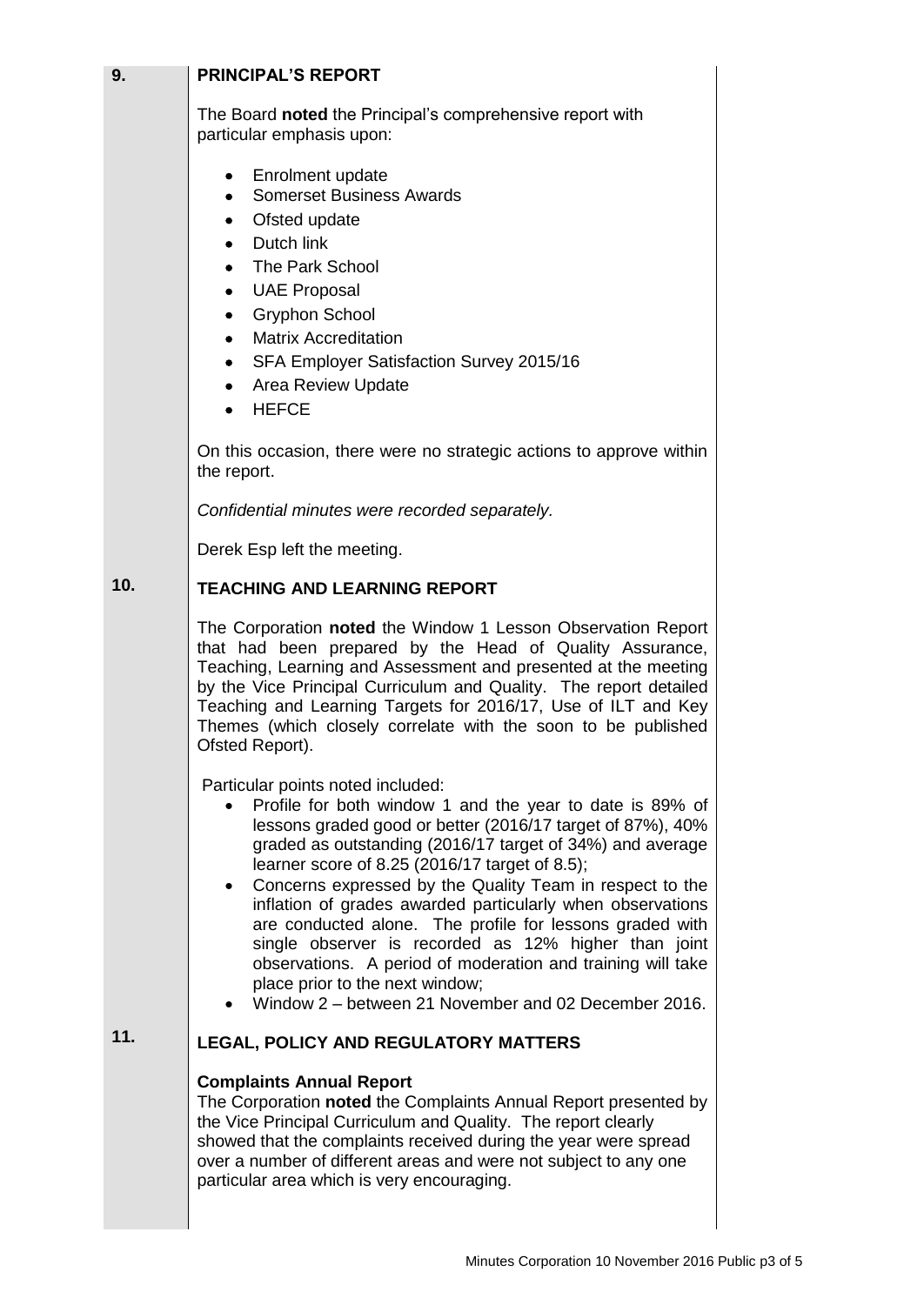## **Student Union Accounts**

The Corporation **APPROVED** the Student Union Accounts which covered the period from September 2014 to August 2016. These accounts had been audited and validated by the Head of Finance.

#### **Governors Annual Safeguarding Audit**

The Board were informed that the Annual Safeguarding Audit was due for submission to the Support Services Education by the 11 November 2016. Due to technical problems accessing the new online audit*,* the Head of Student Support had been unable to prepare a report in time for consideration by the Board at today's meeting. The Board were informed that the Safeguarding Lead Governor had met with the Head of Student Services immediately before today's meeting in order to start the online audit. The Board will be asked to review the data that was submitted as part of the online audit at its meeting on 08 December 2016. The Board were reassured that the online audit would be submitted by close of business the following day.

The Safeguarding Lead Governor informed the Board that whilst preparing the Safeguarding Audit, one of the questions asked was to detail the Board's responsibility in respect to Safeguarding Early Years Foundation at the College's Children Centre. In the past, two separate audits have always been submitted, one for the College and the other for the Children's Centre. Further clarification is needed on this particular subject and would be brought back for further update at the meeting on 08 December 2016.

# **Safeguarding and Equality & Diversity**

The Board **noted** a verbal update on Safeguarding and E&D presented by the Vice Principal Curriculum and Quality. In particular, the Board noted that 19 incidents had occurred already this academic year, some requiring the involvement of external agencies. The Board were informed that some of these incidents were very complex cases and that the College has engaged with an external consultant to offer some free advice.

**Lead Governors Voice: Safeguarding and Equality & Diversity** No additional comments were noted on this occasion.

### **Student Voice**

The FE Student Governor informed the Board that a number of comments had been made about car parking issues on site. This is an ongoing issue that the management team are fully aware of and are looking into further.

### **Staff Voice**

Staff Governor not present on this occasion.

#### **12. NEW BUILD UPDATE**

The Board **noted** an update on the Hinkley C Build presented by the Vice Principal Finance and Resources. Particular points noted within the report included the appointment of sub-contractors (ongoing with contracts due to be signed within the next couple of weeks); Planning Authority; Building Control; Project Risks (as detailed within the Risk Register) and Finances and Procurement.

**VP C&Q / Lead Governor Safeguarding / Clerk**